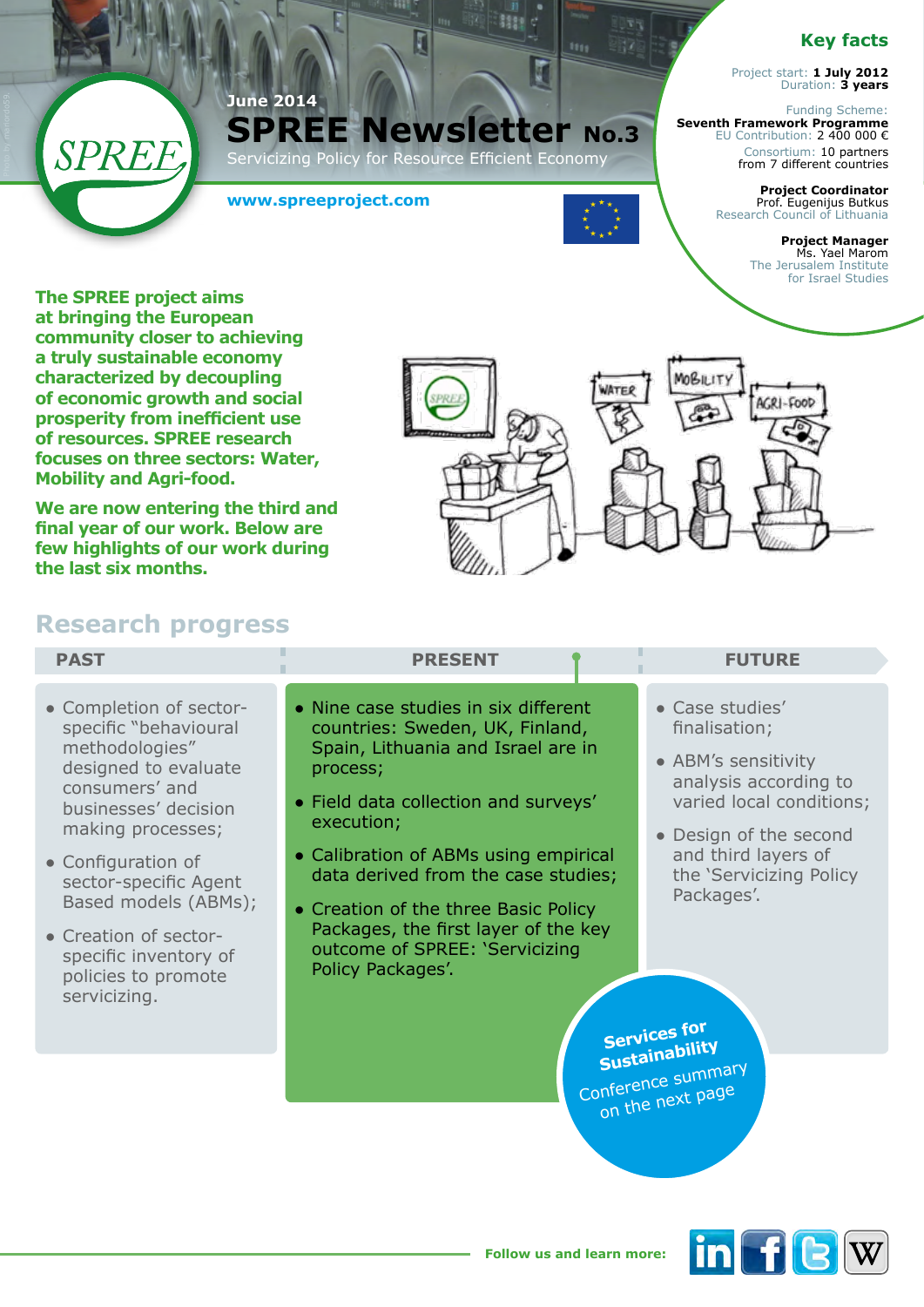The SPREE "Services for Sustainability" Conference and the subsequent "Servicizing from Vision to Practice" Interactive Workshop were a great success! Take a look

We were joined by approximately 70 participants, 20 of which also attended the workshop. The participants came from diverse backgrounds, contributing to a vibrant range of perspectives. Participants included European Commission's officials from DG RTD, DG Environment, DG Mobility and Transportation and DG Enterprise and Industry, as well as representatives from industrial organizations, business sector, CSOs and academia.

The conference generated fruitful discussions and at the same time contributed to the ongoing debate on servicizing right at the centre of the European Union.

The conference also served to inform the SPREE team on what is happening on the ground and to collect questions, comments and feedback, all of which have already been incorporated into SPREE study.

### **Conference Summary**

**Eugenijus Butkus** (LMT), SPREE Project's Coordinator, welcomed the participants and introduced SPREE overarching goal and agenda.

Ms. **Luisa Prista** from DG Research and Innovation introduced the European Commission's special focus and recent work on System Innovation and Circular Economy.

SPREE Project Manager **Yael Marom** (JIIS) introduced the content of the project, including its objectives, methodologies and structure.

**Oksana Mont** (LUND) presented the concept of servicizing and its added values. The potential impact was presented on the economic, environmental and social levels. Rebound effects which can outbalance the value added by servicizing were an essential part of the discussion, as servicizing can also lead to unintended effects.

**Tzruya Chebach** (TAU) discussed the possibilities of measuring sustainability impact of switching to servicizing and presented SPREE's approach to measuring decoupling.

**Igor Nikolic** (TU Delft) walked the audience through the concept and ontology of Agent Based Modelling and explained how the impact of servicizing can be successfully explored by using this kind of unique modelling. Examples from the mobility case study's test runs were presented as well.

Following the opening lectures, the insights from SPREE research in the three sectors were presented by **Nihan Akyelken** and **Karen Anderton** (Oxford) for the mobility sector; **Ángeles Pereira** (USC) for the agri-food sector and **Jonathan Chenoweth** and **Alma Lopez-Aviles** (Surrey) for the water sector.

The closing lecture was given by **Moshe Givoni** (TAU) who spoke about why and how Policy Packages can be used to advance servicizing.

One hour of illuminating Q&A session closed SPREE morning conference on "Services for Sustainability".

### **Workshop Summary**

A special interactive "Servicizing from Vision to Practice" Workshop for 20 participants, led by **Stephan Morse** (Surrey), complemented the morning conference's discussions. The purpose was to bring together a small group of stakeholders from a variety of sectors in order to learn about their point of view on how servicizing should be encouraged and implemented. A comprehensive report summarizing the workshop will be available soon on SPREE website. Take a look at SPREE report from the previous workshop

Welcome to the **Services for Sustainability** Conference